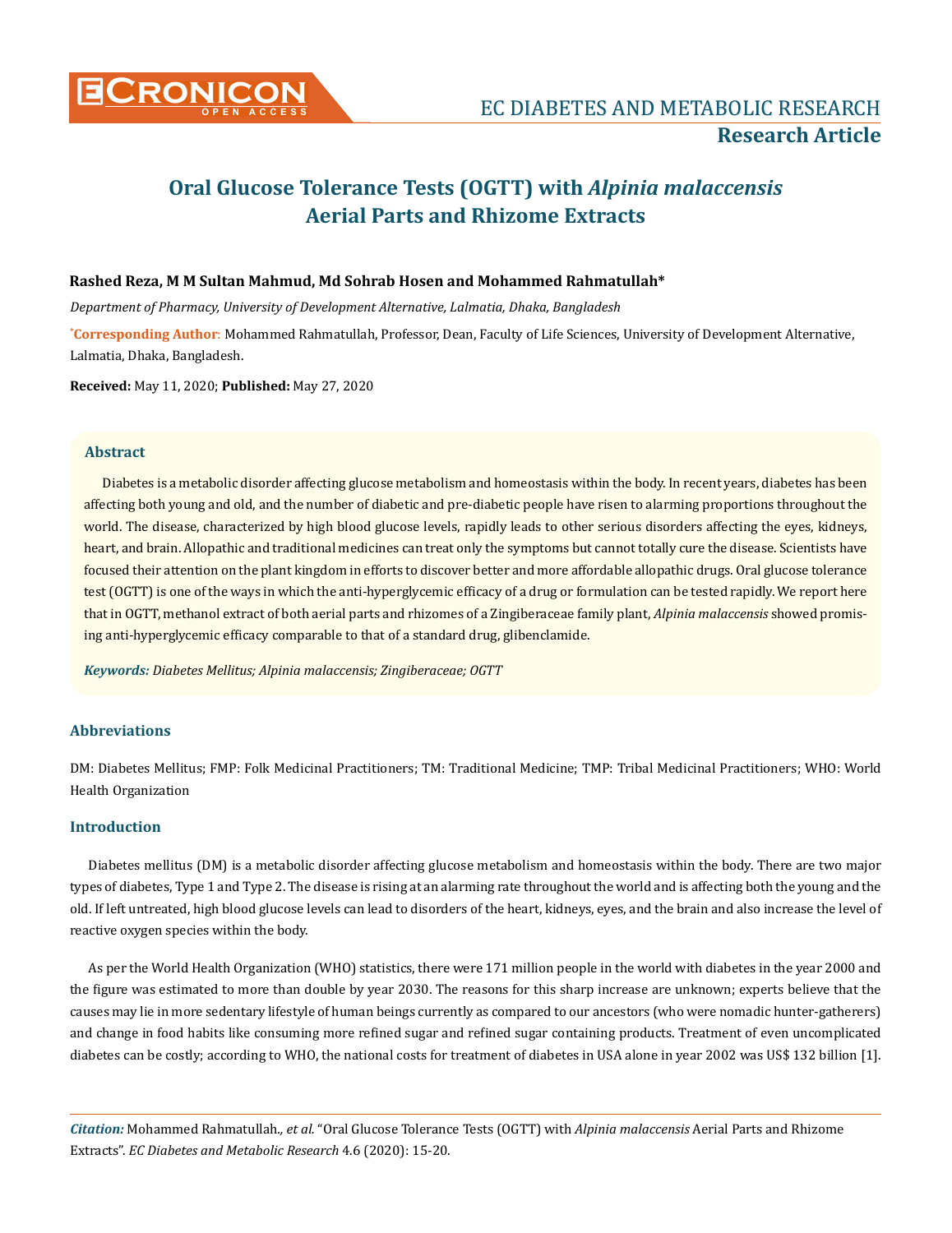In 2017, the treatment costs for diabetes in USA amounted to US\$ 327 billion with a per person cost of around US\$ 16,750 [2]. Quite obviously, treatment of diabetes along with diabetes-induced complications like cardiovascular disorders, diabetic nephropathy, diabetic neuropathy, and diabetic retinopathy are much higher.

In many developing countries, lack of enough diagnostic centers and doctors particularly in remote or less accessible rural areas as well as the general illiteracy of the rural folks combined with the lack of availability and affordability of modern anti-diabetic medications is a serious problem in treatment of diabetes. Such people usually depend on traditional medicine (TM) administered by folk medicinal practitioners (FMPs) and tribal medicinal practitioners (TMPs) for treatment. Traditional medicine treatment, in turn, is highly reliant on plants.

Medicinal plants have pre-historically been used against diabetes and still used in many traditional medicinal systems and in many regions of the world [3]. Available ethnobotanical reports in the scientific literature suggest that at least 800 plants are used against diabetes throughout the world [4]. Anti-diabetic or rather blood glucose lowering medicinal plants and their dispensers (FMPs and TMPs) offer the advantages of low cost and easy affordability. For the scientist and the researcher, the plants used in traditional medicine offer a tremendous potential for discovery of new drugs.

*Alpinia malaccensis* (Burm.f.) Roscoe is an herbaceous plant belonging to the Zingiberaceae family and found throughout Bangladesh. The plant has not been studied in details. In rhizome oil, the major component was reported as β-sesquiphellandrene [5]. A new pyrone derivative, malakavalactone, has been reportedly isolated from the plant along with kavalactone [6]. Rhizome extract of the plant reportedly showed anti-microbial activity [7].

A number of Zingiberaceae family plants have been previously reported to improve oral glucose tolerance and reduce blood glucose in diabetic models. Juice of *Zingiber officinale* rhizomes reportedly reduced blood glucose levels in streptozotocin-induced Type 1 diabetic rats [8]. 6-Paradol and 6-Shogaol seemed to be the active principles of *Zingiber officinale* responsible for stimulating glucose utilization and so lowering blood glucose [9]. Ingestion of *Curcuma longa* rhizomes appeared to increase insulin secretion in human volunteers [10]. *Alpinia oxyphylla* extract reportedly reduced blood glucose levels and significantly reduced damage of renal pathology in Type 2 DM mice by modulating gut microbiota composition [11]. Considering that no anti-diabetic studies have been conducted with *Alpinia malaccensis* and that the plant is available in Bangladesh and belongs to the Zingiberaceae family.

### **Objective of the Study**

The objective of this study was to evaluate the efficacy of aerial parts and rhizomes of this plant in OGTT to lower blood glucose.

### **Materials and Methods**

#### **Plant material collection**

Whole plants of *Alpinia malaccensis* including both aerial parts and rhizomes were collected from Khulna city, Bangladesh and identified by a competent botanist at the University of Development Alternative. Voucher specimen was deposited with the Medicinal Plant Collection Wing of the University of Development Alternative.

#### **Preparation of methanolic extracts**

Aerial parts and rhizomes were separately cut into small pieces and separately dried in the shade. 150g of dried aerial parts and rhizomes were then separately pulverized and mixed with 750 ml of methanol each and extracted for 48 hours at room temperature (30°C) with frequent stirring. Methanol was evaporated at 60°C and the extract stored at -20°C and used within 96 hours. The amounts of extract

*Citation:* Mohammed Rahmatullah*., et al.* "Oral Glucose Tolerance Tests (OGTT) with *Alpinia malaccensis* Aerial Parts and Rhizome Extracts". *EC Diabetes and Metabolic Research* 4.6 (2020): 15-20.

16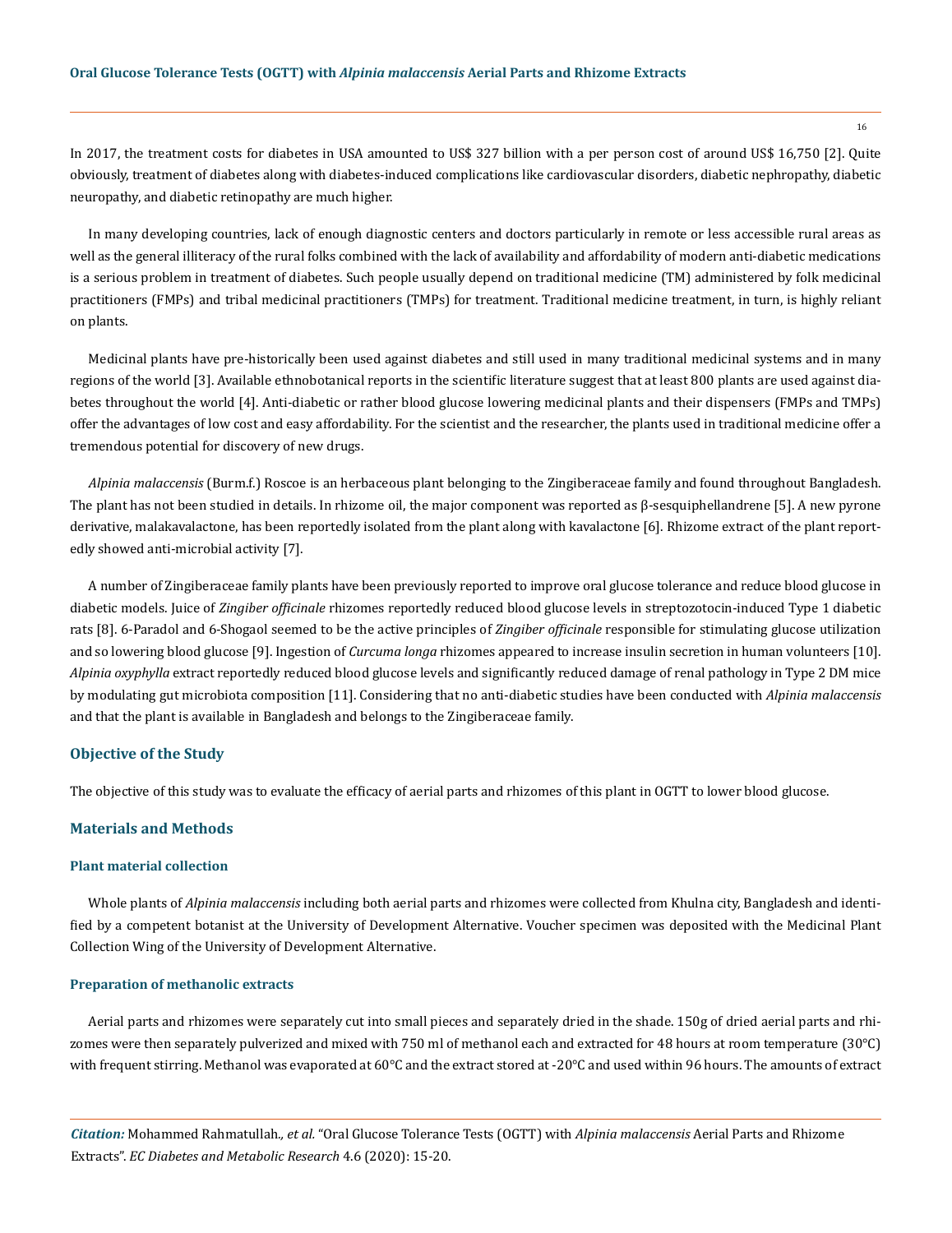17

obtained from 150g aerial parts and 150g rhizomes were 14.36g and 9.49g, respectively. Prior to experiment, extract was dissolved in 10% Tween 20.

#### **Chemicals and drugs**

Glibenclamide and glucose were obtained from Square Pharmaceuticals Ltd., Bangladesh. Methanol and Tween 20 were from E. Merck, Germany and Sigma Chemical Co., USA, respectively. Glucometer and strips were from Lazz Pharma, Bangladesh.

#### **Animals**

Swiss albino mice comprising of both sexes and weighing between 15 - 18g were obtained from International Centre for Diarrhoeal Disease Research, Bangladesh (ICDDR,B). The animals were housed in cages (5 mice per cage) and acclimatized for 72 hours prior to experiment under conditions of 12h light and 12h darkness. During this time, the mice were fed with mice chow obtained from ICDDR,B and water *ad libitum*. Permission to carry out the experiment with mice was obtained from the Institutional Animal Ethical Committee of the University of Development Alternative. Care was taken that the animals did not suffer from unnecessary pain prior to or during the experiment.

#### **Oral glucose tolerance test (OGTT)**

OGTT was carried out as described previously by Joy and Kuttan [12] with only minor modifications. Mice, fasted for 12h, were divided into ten groups of 5 mice each. All mice were weighed carefully prior to start of experiment and various doses of glucose, glibenclamide and extract calculated according to body weight. Group 1 (Control) received vehicle only, that is Tween 20 and water. Group 2 (Standard) was administered a standard anti-hyperglycemic drug glibenclamide at a dose of 10 mg per kg body weight mice. Groups 3 - 6 were administered methanol extract of aerial parts of *Alpinia malaccensis* (MEAMA) at doses of 50, 100, 200 and 400 mg extract per kg body weight, respectively. Groups 7-10 were administered methanol extract of rhizomes of *Alpinia malaccensis* (MEAMR) at doses of 50, 100, 200 and 400 mg extract per kg body weight, respectively. Following a period of 1 hour as described previously after administration of vehicle, glibenclamide or extract [13,14], all mice were given by oral administration 2g glucose per kg body weight. All administrations were done orally by gavaging, taking care that pain was not inflicted on mice. Blood samples were collected 2h following glucose administration as described previously [13,14]. A glucometer was used to measure blood glucose levels. The percent lowering of blood glucose levels were calculated as described below:

Percent lowering of blood glucose level =  $(1$  -  $\mathsf{W}_{_{\mathrm{e}}}/\mathsf{W}_{_{\mathrm{e}}})$  X  $100$ ,

Where W<sub>e</sub> and W<sub>e</sub> represents the blood glucose concentration in glibenclamide or MEAMA and MEAMK, administered mice (Groups 2 - 10) and control mice (Group 1) respectively.

#### **Statistical analysis**

Experimental values are expressed as mean ± SEM. Independent Sample t-test was carried out for statistical comparison. Statistical significance was considered to be indicated by a p value < 0.05 in all cases [15].

#### **Results and Discussion**

Administration of a standard drug, glibenclamide, at a dose of 10 mg per kg body weight led to blood glucose reduction by 39.1% in Group 2 mice compared to Group 1 (Control) mice. By comparison, administration of MEAMA at doses of 50, 100, 200 and 400 mg per kg led to blood glucose reductions, respectively, by 28.3, 32.0, 32.0, and 34.3%. Administration of MEAMR at the above four doses of 50, 100,

*Citation:* Mohammed Rahmatullah*., et al.* "Oral Glucose Tolerance Tests (OGTT) with *Alpinia malaccensis* Aerial Parts and Rhizome Extracts". *EC Diabetes and Metabolic Research* 4.6 (2020): 15-20.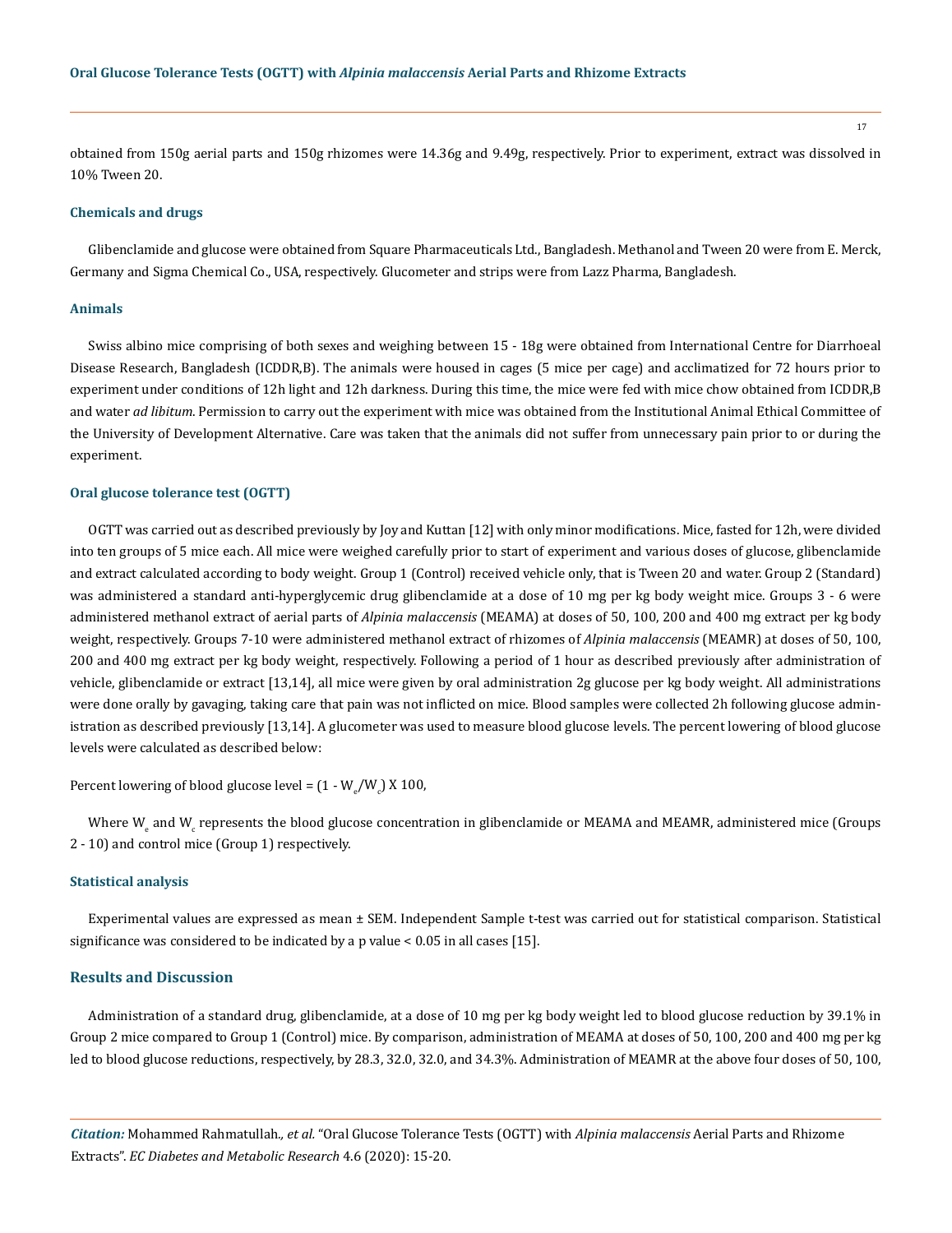200 and 400 mg per kg led to blood glucose reductions, respectively, by 22.6, 30.0, 39.1 and 42.1%. The results are shown in table 1 and indicates that MEAMR at the highest dose of 400 mg per kg was better than MEAMA in demonstrating improved oral glucose tolerance, signifying MEAMR was more anti-hyperglycemic, and at the highest dose, the reduction in blood glucose by MEAMR was comparable to that of glibenclamide.

| <b>Treatment</b> | Dose (mg/kg body weight) | Blood glucose level (mmol/l) | % lowering of blood glucose level |
|------------------|--------------------------|------------------------------|-----------------------------------|
| Control          | $10 \text{ ml}$          | $5.94 \pm 0.13$              | ۰                                 |
| Glibenclamide    | $10 \text{ mg}$          | $3.62 \pm 0.14$              | $39.1*$                           |
| MEAMA            | 50 <sub>mg</sub>         | $4.26 \pm 0.16$              | $28.3*$                           |
| MEAMA            | $100 \text{ mg}$         | $4.04 \pm 0.11$              | $32.0*$                           |
| MEAMA            | $200 \text{ mg}$         | $4.04 \pm 0.09$              | $32.0*$                           |
| MEAMA            | $400$ mg                 | $3.90 \pm 0.08$              | $34.3*$                           |
| MEAMR            | 50 <sub>mg</sub>         | $4.60 \pm 0.13$              | $22.6*$                           |
| MEAMR            | $100 \text{ mg}$         | $4.16 \pm 0.05$              | $30.0*$                           |
| <b>MEAMR</b>     | $200$ mg                 | $3.62 \pm 0.15$              | $39.1*$                           |
| <b>MEAMR</b>     | $400$ mg                 | $3.44 \pm 0.14$              | $42.1*$                           |

*Table 1: Lowering action of MEAMA and MEAMR on blood glucose level in hyperglycemic mice following 120 minutes of glucose loading. All administrations were made orally. Values represented as mean ± SEM, (n = 5); \* P < 0.05; significant compared to hyperglycemic control animals.*

The rhizomes of the plant (Figure 1) are occasionally used as spice in Bangladesh and India and consumed as a vegetable in India. The plant is readily available in Bangladesh (locally known as deotara) and can be found growing in the wild and fallow lands. As such, it is both available and affordable and the rhizome can possibly act as a substitute for costly allopathic anti-hyperglycemic drugs. Consumption of the rhizome as spice and vegetable would suggest that the rhizomes are non-toxic. If the present study is further confirmed through trials in diabetic persons, it can be an affordable means to control high blood glucose.



*Figure 1: Alpinia malaccensis aerial part without (left) and with rhizome (right).*

*Citation:* Mohammed Rahmatullah*., et al.* "Oral Glucose Tolerance Tests (OGTT) with *Alpinia malaccensis* Aerial Parts and Rhizome Extracts". *EC Diabetes and Metabolic Research* 4.6 (2020): 15-20.

18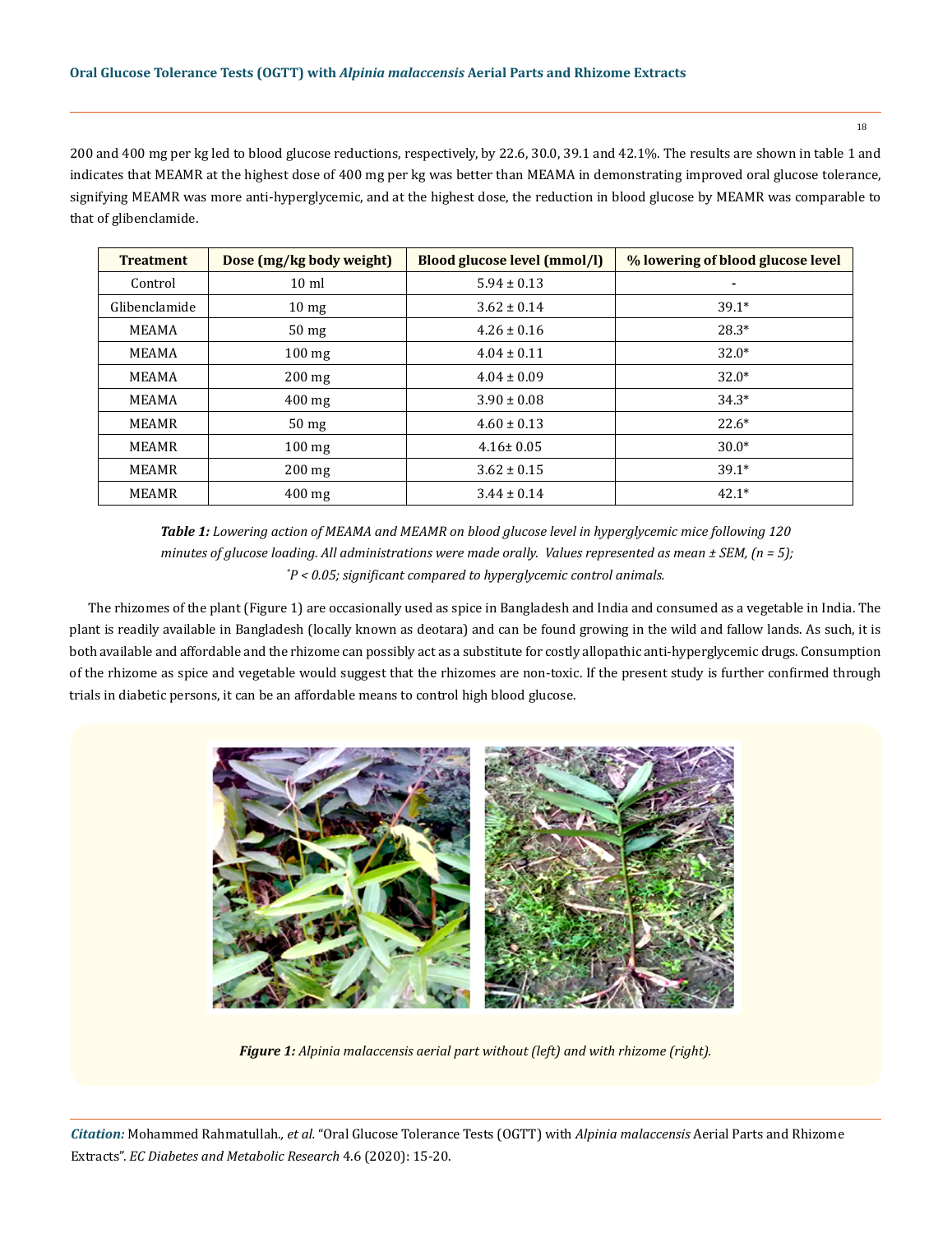19

In the present study, we did not isolate and identify the phytochemical constituent(s) responsible for the observed anti-hyperglycemic activity. However, crude phytochemical analysis of the plant by us showed presence of alkaloids, flavonoids, steroids and saponins in both aerial parts and rhizomes. These groups of compounds have previously been implicated in anti-hyperglycemic activity [16,17] and might as well play a part in the anti-hyperglycemic effects observed in the present study with MEAMA and MEAMR. However, more work is necessary to identify the bio-active principles, and current work in our laboratory is focusing on isolating and identifying the active principles.

#### **Conclusion**

We report for the first time (to our knowledge) that methanol extract of both aerial parts and rhizomes of *Alpinia malaccensis* demonstrate improved oral glucose tolerance and reduce blood glucose levels in glucose-loaded mice.

#### **Acknowledgements**

The authors are grateful to Mr. Najmul Hasan for helping with the experiment.

# **Conflicts of Interest**

The authors declare that there are no conflicts of interest.

## **Bibliography**

- 1. [World Health Organization \(WHO\). "Definition and diagnosis of diabetes mellitus and intermediate hyperglycaemia". Report of a](https://www.who.int/diabetes/publications/diagnosis_diabetes2006/en/)  [World Health Organization/International Diabetes Federation Consultation \(2006\).](https://www.who.int/diabetes/publications/diagnosis_diabetes2006/en/)
- 2. [American Diabetes Association \(ADA\). "Economic costs of diabetes in the US in 2017". Diabetes Care \(2018\).](https://pubmed.ncbi.nlm.nih.gov/29567642/)
- 3. Bnouham M., *et al*[. "Medicinal plants with potential antidiabetic activity A review of ten years of herbal medicine research".](https://www.researchgate.net/publication/228613044_Medicinal_plants_with_potential_antidiabetic_activity-A_review_of_ten_years_of_herbal_medicine_research_1990-2000) *Inter[national Journal of Diabetes and Metabolism](https://www.researchgate.net/publication/228613044_Medicinal_plants_with_potential_antidiabetic_activity-A_review_of_ten_years_of_herbal_medicine_research_1990-2000)* 14 (2006): 1-25.
- 4. Alarcon-Aguilara FJ., *et al*[. "Study of the anti-hyperglycemic effect of plants used as antidiabetics".](https://pubmed.ncbi.nlm.nih.gov/9683340/) *Journal of Ethnopharmacology* 61.2 [\(1998\): 101-110.](https://pubmed.ncbi.nlm.nih.gov/9683340/)
- 5. Sirat HM., *et al*[. "Chemical compositions of the rhizome oils of two Alpinia species of Malaysia".](https://pubmed.ncbi.nlm.nih.gov/21644178/) *Natural Product Research* 25.10 [\(2011\): 982-986.](https://pubmed.ncbi.nlm.nih.gov/21644178/)
- 6. Juwitaningsih T., *et al*[. "Two Pyrones with Antibacterial Activities from](https://journals.sagepub.com/doi/pdf/10.1177/1934578X1601100928) *Alpinia malaccensis*". *Natural Product Communications* 11.9 [\(2016\): 1297-1298.](https://journals.sagepub.com/doi/pdf/10.1177/1934578X1601100928)
- 7. Somarathna T., *et al*[. "Antimicrobial activity and phytochemical screening of](https://pubmed.ncbi.nlm.nih.gov/29972719/) *Alpinia malaccensis* (Ran-kiriya) against food-borne bacteria". *[Journal of Applied Microbiology](https://pubmed.ncbi.nlm.nih.gov/29972719/)* 125.5 (2018):1276-1285.
- 8. Akhani SP., *et al*. "Anti-diabetic activity of *Zingiber officinale* [in streptozotocin-induced type I diabetic rats".](https://www.researchgate.net/publication/5842795_Anti-diabetic_activity_of_Zingiber_officinale_in_Streptozotocin-induced_type_I_diabetic_rats) *Journal of Pharmacy and Pharmacology* [56.1 \(2004\): 101-105.](https://www.researchgate.net/publication/5842795_Anti-diabetic_activity_of_Zingiber_officinale_in_Streptozotocin-induced_type_I_diabetic_rats)
- 9. Wei CK., *et al*[. "6-Paradol and 6-Shogaol, the Pungent Compounds of Ginger, Promote Glucose Utilization in Adipocytes and Myotubes,](https://pubmed.ncbi.nlm.nih.gov/28106738/)  [and 6-Paradol Reduces Blood Glucose in High-Fat Diet-Fed Mice".](https://pubmed.ncbi.nlm.nih.gov/28106738/) *International Journal of Molecular Sciences* 18.1 (2017): E168.
- 10. Wickenberg J., *et al*. "Effects of *Curcuma longa* [\(turmeric\) on postprandial plasma glucose and insulin in healthy subjects".](https://nutritionj.biomedcentral.com/articles/10.1186/1475-2891-9-43) *Nutrition Journal* [9 \(2010\): 43.](https://nutritionj.biomedcentral.com/articles/10.1186/1475-2891-9-43)

*Citation:* Mohammed Rahmatullah*., et al.* "Oral Glucose Tolerance Tests (OGTT) with *Alpinia malaccensis* Aerial Parts and Rhizome Extracts". *EC Diabetes and Metabolic Research* 4.6 (2020): 15-20.